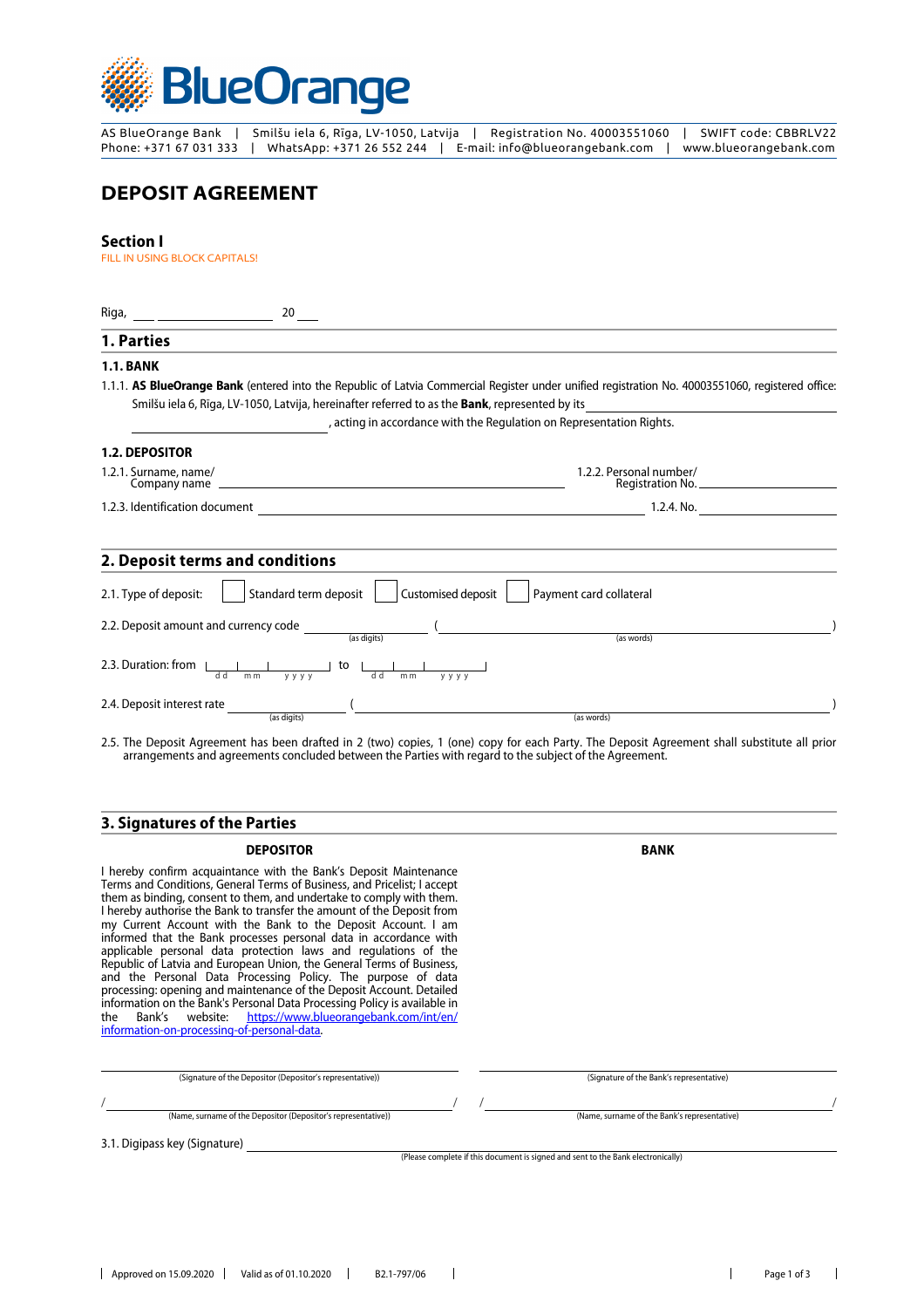

AS BlueOrange Bank | Smilšu iela 6, Rīga, LV-1050, Latvija | Registration No. 40003551060 | SWIFT code: CBBRLV22 Phone: +371 67 031 333 | WhatsApp: +371 26 552 244 | E-mail: info@blueorangebank.com | www.blueorangebank.com

# **Section II**

CONTINUATION

#### **1. Terms and definitions**

**1.1. Agreement** — Section I and Section II of the Deposit Agreement concluded between the Depositor and the Bank.

**1.2. Bank** — AS BlueOrange Bank.

**1.3. Current Account** — the Depositor's Current Account opened with the Bank.

**1.4. Deposit Account** — the Depositor's account opened with the Bank where the Depositor's funds are stored during the Deposit term.

**1.5. Deposit (Deposited Amount)** — funds which the Depositor has deposited with the Bank on the basis of the Agreement.

1.6. Depositor - a client of the Bank who has concluded the Agreement with the Bank.

**1.7. GTB** — General Terms of Business

**1.8. Interest** — interest accrued to the Depositor for making the Deposit with the Bank; the amount and procedure of payment of the Interest are governed by the Agreement and the applicable legislation of the Republic of Latvia.

**1.9. Parties** — the Bank and the Depositor in relation to one another.

**1.10. Pricelist** — the Bank's latest service pricelist.

#### **2. General provisions**

**2.1.** A precondition for concluding the Agreement is the existence of the Current Account and funds on the Current Account equal to the Deposited Amount.

**2.2.** The subject of the Agreement is acceptance and maintenance of the Deposit on the basis of the Agreement and in accordance with its terms.

**2.3.** The Agreement shall be deemed concluded once it is signed, the Bank has opened a Deposit Account and the Deposited Amount has been remitted to the Deposit Account.

**2.4.** The Bank shall transfer the amount of the Deposit from the Current Account to the Deposit Account on the basis of an authorisation from the Depositor as included in the Agreement — without receiving a payment order, immediately upon signing of the Agreement.

**2.5.** At the Depositor's request, the Bank shall issue to the Depositor a reference on the status of their Deposit Account.

**2.6.** The Deposited Amount shall not be replenished during the term of the Agreement.

**2.7.** The Agreement shall govern the legal relationship between the Depositor and the Bank, specifying the rights and obligations of the Parties stemming from placing the Deposit with the Bank. The terms of the Agreement shall apply for both standard and special Deposits.

**2.8.** The Bank shall be entitled to amend the terms of the Agreement unilaterally in accordance with the procedure provided for in the GTB. If the Depositor does not agree with the amendments, and the Parties cannot reach an agreement, the Bank shall be entitled to terminate the Agreement unilaterally.

**2.9.** Issues concerning the legal relationship between the Parties that are not governed by the Agreement shall be resolved in accordance with the GTB, applicable legislation, and accepted practice.

**2.10.** The names of sections and clauses in the Agreement are for reference and convenience only, and shall not be used for interpreting the purpose of the Agreement.

**2.11.** The execution of the Agreement shall be governed by the applicable legislation of the Republic of Latvia; the Agreement has been compiled and shall be interpreted in accordance with the applicable legislation of the Republic of Latvia.

**2.12.** If the amounts specified in the text of the Agreement using words are different from the amounts specified using digits, the agreed-upon amounts shall be deemed to be those specified using words.

**2.13.** All calculations related to execution of the Agreement shall be carried out by the Bank, acting on the basis of the provisions of the Agreement and calculation methods applied in the Bank's practice.

**2.14.** The invalidity or non-compliance of any clause of the terms of the Agreement to applicable legislation shall not affect the validity of any other clause or of the Agreement in its entirety. Once such a flaw is identified, the Parties shall agree on to remedy it and continue to cooperate in accordance with the valid Agreement so as to preserve the purpose and essence of the Agreement as closely as possible.

#### **3. Interest**

**3.1.** Interest shall be accrued on the Deposited Amount for the actual time that the Deposit remains on the Deposit Account (every calendar day, including weekends and holidays).

**3.2.** The initial and the final days of interest accrual shall be considered as 1 (one) day; it shall be assumed that Interest is accrued on the initial (first) day, but no Interest is accrued on the final (last) of such days. When calculating interest payments in euros and foreign currencies, it shall be assumed that a year consists of 365 (three hundred and sixty-five) days. No interest shall be accrued on Interest that the Depositor does not withdraw.

#### **4. Paying out the Deposit and Interest**

**4.1.** The Bank shall pay out to the Depositor:

**4.1.1.** Interest: at the end of the term of the Agreement; the Bank shall be entitled not to pay accrued Interest, provided that:

**4.1.1.1.** the Agreement is terminated prior to the term of the Deposit;

**4.1.1.2.** the Deposit or part thereof is written off in accordance with Section 6 of the Agreement;

**4.1.2.** The Deposited Amount: on the last day of the Deposit period, provided that the Agreement is in effect at the moment of payment of the Deposit and operations on the Current Account and Deposit Account are not being restricted.

**4.2.** The Bank shall transfer the Interest and Deposit to the Current Account. In cases where the day that the Deposited Amount or the Interest is to be paid out is a weekend day or a holiday, such payment shall be made on the following working day.